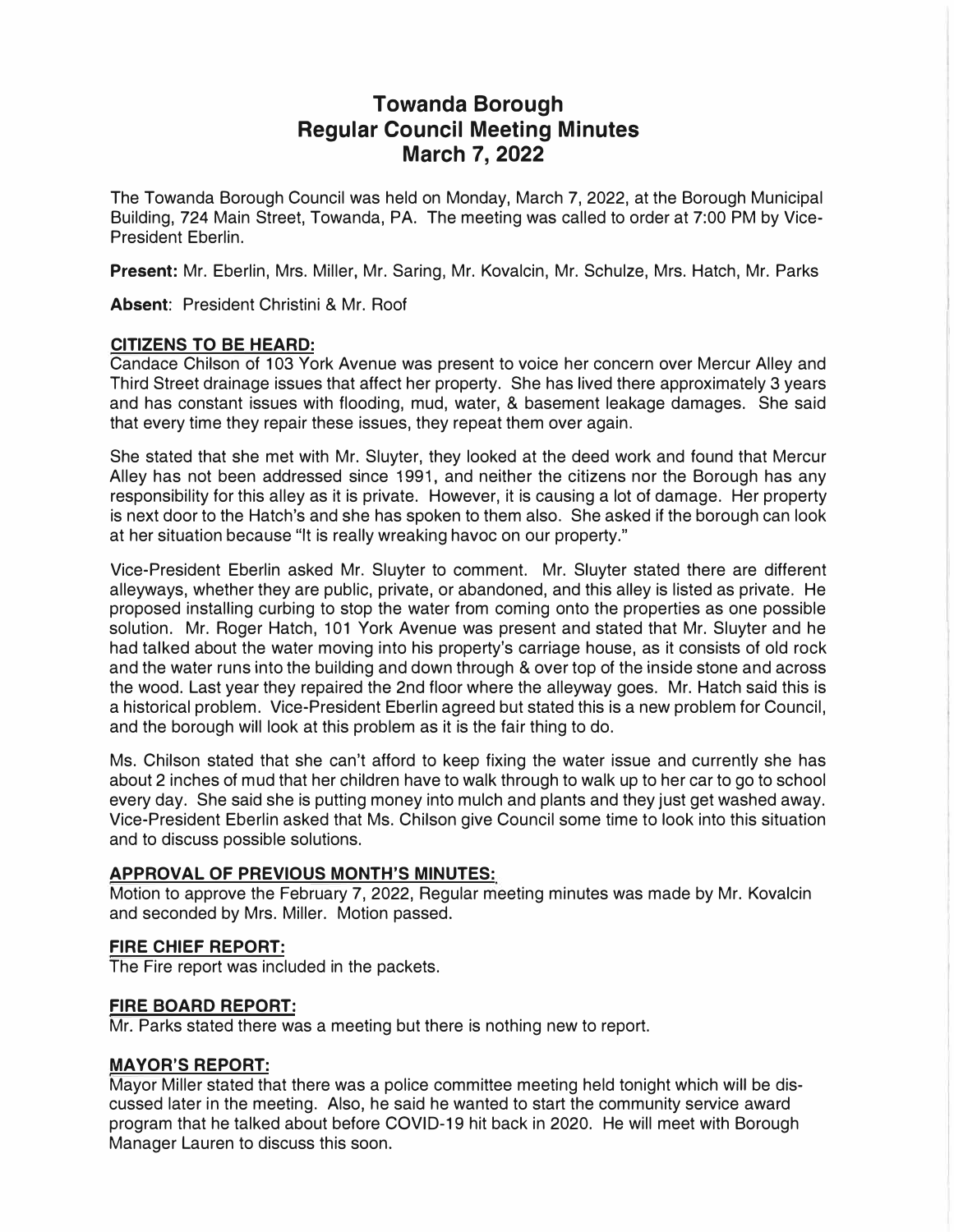# **POLICE CHIEF REPORT:**

Chief Epler gave his report.

- Officer Roberts has been moved to overlap shifts where he can continue to gain experience with the support of senior Officers while helping out with single coverage issues.
- We purchased two refurbished X-2 Tasers and they have been put into service. They were purchased at a cost of \$899 apiece. That cost included a battery, 2 cartridges, and a holster.
- We had several burglaries into businesses last month. Two have been solved and the suspect's arrested, more arrests coming on one of those cases. There were also two rapes charged and two strangulations charged.
- We have been receiving a number of 104's from CYS. These are time-intensive investigations of child abuse cases that require a forensic interview to be done with the child and many other interviews, along with several meetings with the DA's Office to get a successful ending.
- The 2016 was taken today to Keystone Communication for the repair of the interior. This damage was from last fall's incident with the juvenile who ripped out the wiring and interior headliners.

| 288 | <b>COMPLAINTS RECEIVED</b>   | 3  | <b>JUVENILE PETITIONS</b>   |
|-----|------------------------------|----|-----------------------------|
| 8   | <b>TRAFFIC CITATIONS</b>     | 0  | K-9 SERVICE (BORO)          |
| 11  | <b>NON-TRAFFIC CITATIONS</b> | 10 | <b>THEFT REPORTS</b>        |
|     | <b>DUI ARRESTS</b>           |    | <b>ANIMAL COMPLAINTS</b>    |
| 78  | <b>DISTURBANCE CALLS</b>     | 2  | <b>VEHICLE DOORS OPENED</b> |
| 3   | <b>VEHICLE ACCIDENTS</b>     | 4  | <b>WARNINGS ISSUED</b>      |
| 3   | <b>OUT OF TOWN ASSISTS</b>   | 0  | K-9 SERVICES                |
| 12  | <b>CRIMINAL ARRESTS</b>      |    |                             |

# **FEBRUARY 2022 - Monthly Report**

# **POLICE COMMITTEE REPORT:**

Mrs. Hatch stated gave a summary of the meeting tonight.

- 2 new tasers were ordered, received, and are now in use.
- New car computers recently received a quote from L-TRON, approximately \$9,000. She asked if the committee needed to get other quotes. Manager Egleston asked SCT Computers for a quote and they stated that \$9,000 was a good price, plus everything is under warranty if they go directly through L-TRON. She suggested getting 1 more quote before they make a decision.
- A new stopwatch was ordered because to have someone come to the station and calibrate ÷. one would be \$150, but to order a new one was \$79.99 and it comes calibrated & certified.
- Tasers calibrations The tasers need to be calibrated every 90 days, so 1 goes out at 45 days, he still has 1 to carry. Plus, our PD is getting together with other local police departments to have the tasers calibrated together.
- There is a PD grant he and Lauren applied for.
- The PD received a quote for video surveillance from SCT for \$4500 for a 24-camera unit. Chief Epler thinks there is a wiser way to do this by maybe getting a larger system that has a few cameras at the station and they will tie in together with cameras installed at the Parking Garage. This would be a better use of our funds.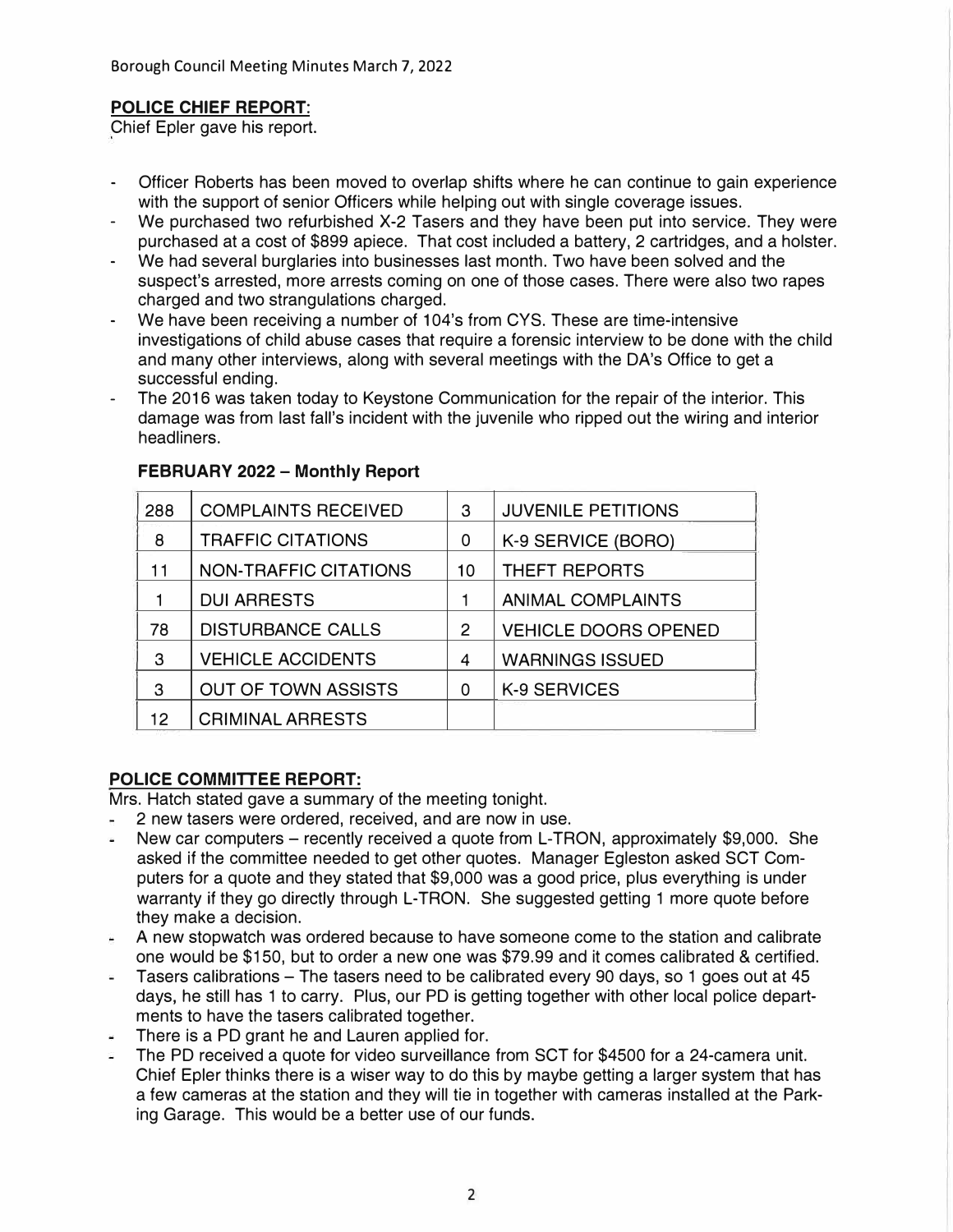- As noted in Chief Epler's report, squad car 2016 went in for repairs for approximately 3 to 4 days.
- Mayor Miller asked in the meeting how the department stands as far as service guns and shotguns. Chief Epler stated that down the road we would need to upgrade some of them. Mrs. Hatch stated that half of the guns are generation 3 (the service weapons) and half are generation 4. The generation 4 you can adjust the grip and the generation 3, you can't adjust the grip. Some of the officers find generation 3 hard to use because they can't be adjusted.
- The PD will need a new squad car in 2023 and will probably have a 6 to 9 months lead time for ordering the vehicle

# **CODE ENFORCEMENT/ PUBLIC WORKS REPORT:**

Mr. Sluyter, Code Enforcement Officer reviewed the report. Citations have gone out this past month for the garbage situation on Main Street.

#### **FEBRUARY 2022 SUMMARY - CODE ENFORCEMENT STATS**

| <b>PERMITS &amp; CONTRACTORS</b>                    | <b>MONTH</b> | YTD     |
|-----------------------------------------------------|--------------|---------|
| Permits Issued                                      | 5            | 25      |
| Permit Fees Paid                                    | \$<br>800    | 3,848   |
| <b>Code Inspections Fees</b>                        | \$<br>0      | 1,723   |
| Borough Total after<br><b>Code Inspections Fees</b> | \$<br>800    | 2,125   |
| <b>Permit Work Value</b>                            | \$<br>11,942 | 218,442 |
| <b>Contractors Registered</b>                       | 4            |         |
| <b>Contractors Registrations Amount</b>             | 400          | 700     |

#### **UCC Reportable Permits**

|                        | Month |   | \$Fees | \$ Fees YTD |
|------------------------|-------|---|--------|-------------|
| #1 Residential - New   |       |   |        |             |
| #2 Residential - Other | 2     | 5 | 9.00   | 22.50       |
| #3 Commercial - New    |       |   |        |             |
| #4 Commercial - Other  |       |   |        | 4.50        |
| <b>TOTALS</b>          |       |   | 9.00   | 27.00       |

| <b>COMPLAINTS</b>        | Received |     | Investigated |            | Resolved |     |
|--------------------------|----------|-----|--------------|------------|----------|-----|
|                          | Month    | YTD | Month        | <b>YTD</b> | Month    | YTN |
| Single Family Non-       |          |     |              |            |          |     |
| Rental                   | 20       | 28  | 16           | 23         | 6        | 10  |
| 1 & 2 Family Rent-       |          |     |              |            |          |     |
| als                      | 12       | 21  | 10           | 16         |          | 13  |
| <b>Commercial Rental</b> |          |     |              |            |          |     |
| Units                    |          | 12  | 5            | 11         | З        | 5   |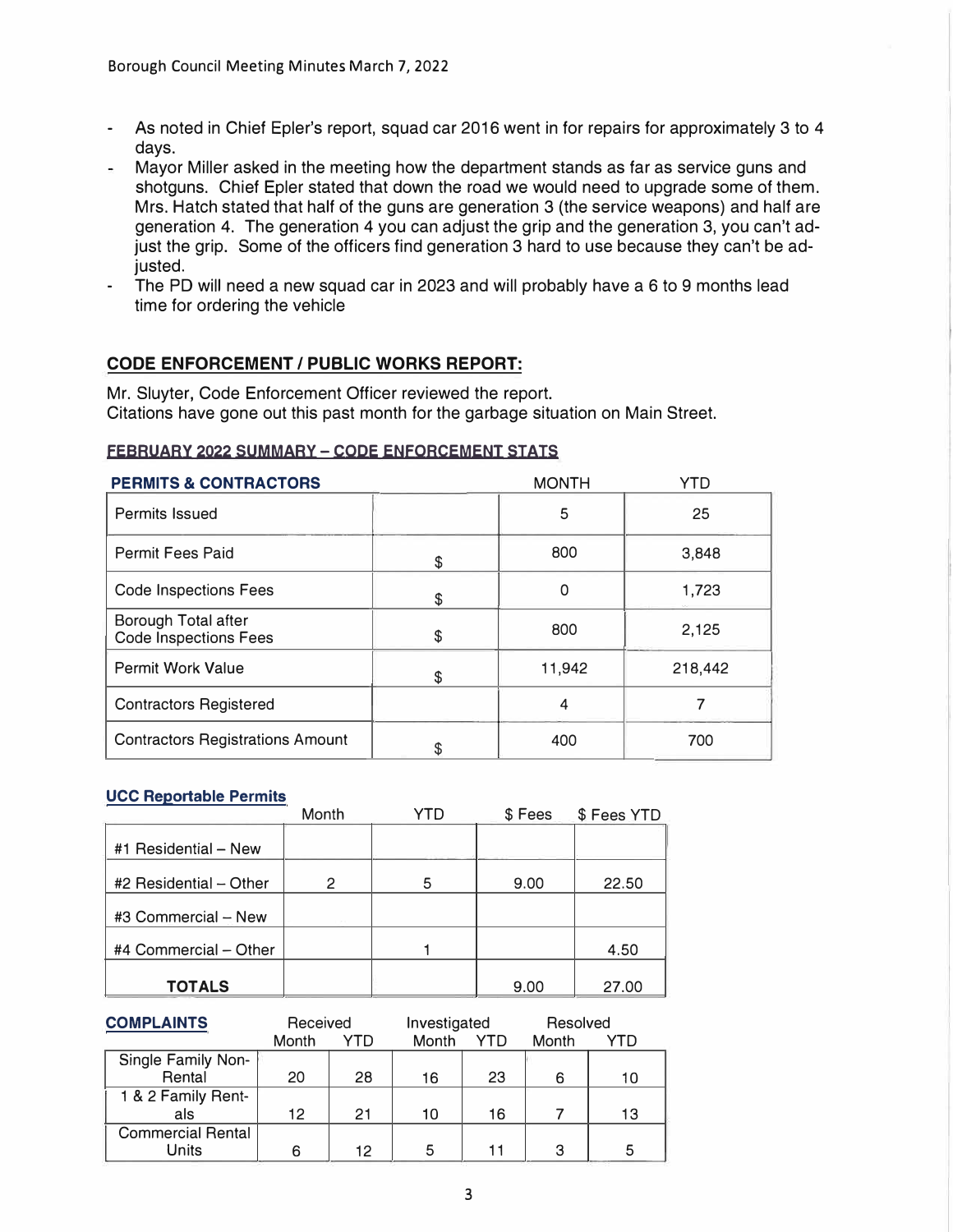| <b>Commercial Non-</b><br>Rental |    |    |    |    |    |
|----------------------------------|----|----|----|----|----|
| <b>TOTALS</b>                    | 68 | マド | 55 | 18 | つつ |

| <b>Rental Dwelling Unit Inspections</b> | Month |     |
|-----------------------------------------|-------|-----|
| 1st Inspection                          | 12    | 18  |
| 2nd Inspection                          |       |     |
| 3rd Inspection                          |       |     |
| <b>FEES PAID</b><br>- S                 | 100   | 100 |

# **PARKING:**

# **Tickets by Status**

|                  | Month | Year-to-Date |
|------------------|-------|--------------|
| <b>Issued</b>    | 42    | 54           |
| Paid             | 30    | 53           |
| <b>Dismissed</b> | 11    | 18           |
| Warning          | 13    | 25           |
| Abandoned        |       |              |
| Citation         | 6     | 28           |
|                  |       |              |

# **Tickets by Street Location**

|                          | Month | Year-to-Date |
|--------------------------|-------|--------------|
| <b>Main Street</b>       | 40    | 69           |
| <b>Court Street</b>      | 15    | 22           |
| <b>Bridge Street</b>     | 11    | 25           |
| <b>Park Street</b>       | 13    | 18           |
| <b>Pine Street</b>       | 11    | 16           |
| <b>Washington Street</b> | 3     | 6            |
| <b>State Street</b>      | 4     | 7            |
| <b>Parking Garage</b>    | 5     | 15           |
| John B. Merrill Pkwy     |       |              |
| <b>Second Street</b>     |       |              |
| Mix Avenue               |       |              |
| C&N Lot                  |       |              |
| <b>Poplar Street</b>     |       |              |
| Other (Towanda)          |       |              |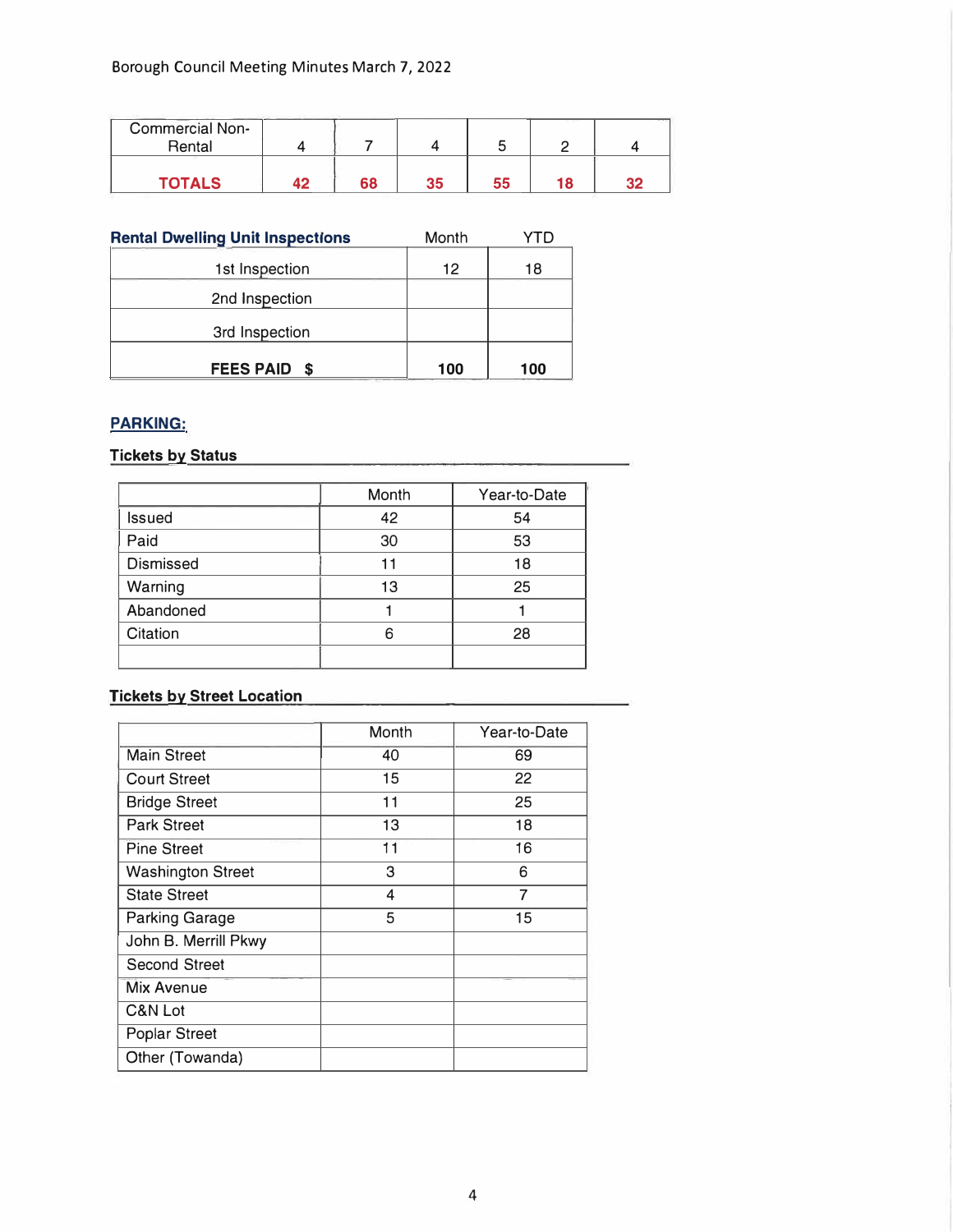#### **Tickets by Violation**

|                                                  | Month          | Year-to-Date |
|--------------------------------------------------|----------------|--------------|
| <b>Expired Meter</b>                             | 5              | 16           |
| 3 Hour Limit                                     | 76             | 137          |
| 3 Hour Free Parking,<br><b>Moved Locations</b>   | 6              | 6            |
| <b>Permit Required</b>                           |                |              |
| Parking Outside of Lines,<br>Direction of Travel | 6              | 19           |
| <b>Permit Required</b>                           | 2              | 2            |
| Handicap/Disabled                                | $\overline{c}$ | 2            |
| Non-Space                                        | 5              | Բ            |
| Loading Zone                                     |                |              |

# **BOROUGH MANAGER**

Borough Manager Egleston reported the following:

#### **1. Parking**

Jeremy and Manager Lauren had their kick-off meeting with ParkMobile last week. We need to provide information to them regarding the "zones" or streets and the parking garage that we will utilize for metered parking. ParkMobile will integrate with our existing software through UPSafety and handheld device for customers to pay. Signage will be provided through ParkMobile regarding information on how to utilize their system to pay for parking.

# **2. Security Cameras**

To date, here are the quotes received for security cameras throughout the Borough.

The Municipal Building: Boggs Hi-Tech Solution: \$7,970.50 Teledair Hi-Tech Solution: \$8,949 (Includes one camera to Veterans Memorial Park) SCT Computers: \$6, 160

Veterans Memorial Park: Boggs Hi-Tech Solution: \$3,347.20

Parking Garage: Teledair Communications and Security, Inc.: \$18,489

Police Station: SCT Computers Inc.: \$4,300

# **3. USDA Community Facilities Grant**

Lauren submitted a grant to purchase a new Chevy Silverado 3500HD Truck for the Borough. Pending final approval, USDA will grant the Borough \$17,500 towards buying the vehicle, and the Borough will cover the balance of \$32,775.00 for the total purchase cost of \$50,275.00 through Bob Fisher Chevy. The vehicle should be ready for the Borough to take ownership within the next month.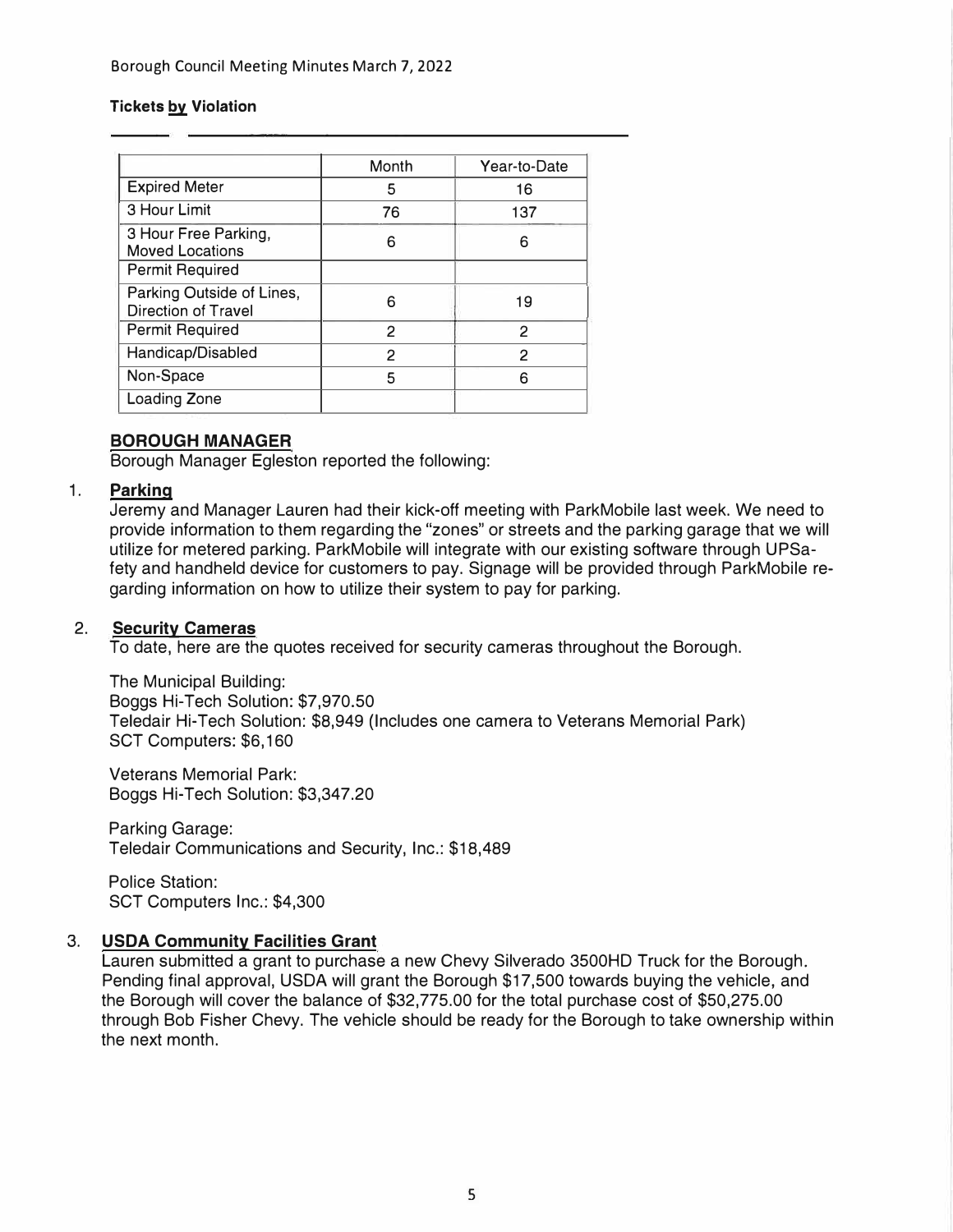# **4. PennDOT**

After Steve Kehoe from PennDOT District 3-0, came to meet with Chad and Manager Egleston to review the Borough's potential roads for paving consideration for 2022, he provided them with an estimate for fourteen different projects. Upon review of the estimates, the list of roads that will be submitted for bid proposals next month includes the following:

Barclay/Railroad Street (Main St to Borough Line) S. 4<sup>th</sup> Street (Thomas to Dead End) Mulberry/Western (5<sup>th</sup> Street to Dead End) State Street (Main to N. 4<sup>th</sup> Street) Maple Street (Main to 3<sup>rd</sup> Street) Ward Ave (Third Street to Mill Street) 5 1 h Street (Pine to Bridge) N. 3 rd Street (Huston to Dead End) Barstow (Main to N. Main) Oak Street (York to N. 4<sup>th</sup> Street)

The bid documents along with advertisement and wages will be sent to her by March 18<sup>th</sup>, giving her time to review and advertise to open for our April 4<sup>th</sup> council meeting.

# 5. **Municipal Assistance Program Grant**

Two Consultants provided quotes to complete the Regional Central Bradford Comprehensive Plan in conjunction with North Towanda Township and Towanda Township. One came in at \$61,500 and the other at \$38,000. A Municipal Assistance Program Grant was submitted to DCED requesting \$19,000 from the grant program, and the three municipalities (Towanda Borough included) passed resolutions for \$6,333 to complete the joint Comprehensive Plan. In addition, Senator Gene Yaw, Representative Tina Pickett, and the Bradford County Planning and Mapping Office provided letters of support for the project. Announcements for grant awards are anticipated in the fall of 2022, and then we will determine how to proceed. In 2008, the three municipalities adopted the latest Comprehensive Plan. An up-to-date comprehensive plan can assist with future grants for various projects. Manager Egleston stated that she appreciates the cooperation and last-minute coordination through North Towanda and Towanda Township to get this submitted in time.

# **6. 305-307 Third Street Property**

On February 25<sup>th</sup>, the Daily Review published an advertisement to receive bids for the purchase of 305-307 Third Street. There were no bids received.

# **7. Local Share Program Statewide**

DCED has created a "statewide" Local Share Program through the Gaming Act funds. Projects must improve the quality of life of citizens in the community and may apply for funding from \$25,000 to \$1,000,000 without a match requirement. We have met with HUNT EAS to develop cost estimates for stormwater drainage improvements on Ann Street to Watts Street close to Huston Street. In order to apply for the grant, a **resolution** has to be passed by Council. Manager Egleston asked that Council pass this resolution so that we may submit the application before the March 15<sup>th</sup> deadline. The total probable cost is \$929,352.06, which came from HUNT EAS.

# **RESOLUTION 2022-5**

Apply for funding from DCED Local Share Program Grant for Storm Water Drainage Improvements on Ann Street to Watts Street, close to Huston Street.

The motion was made by Mr. Kovalcin and seconded by Mrs. Hatch

The roll was called and recorded as follows:

AYE/YES: Mr. Eberlin, Mrs. Miller, Mr. Saring, Mr. Kovalcin, Mr. Schulze, Mrs. Hatch, Mr. Parks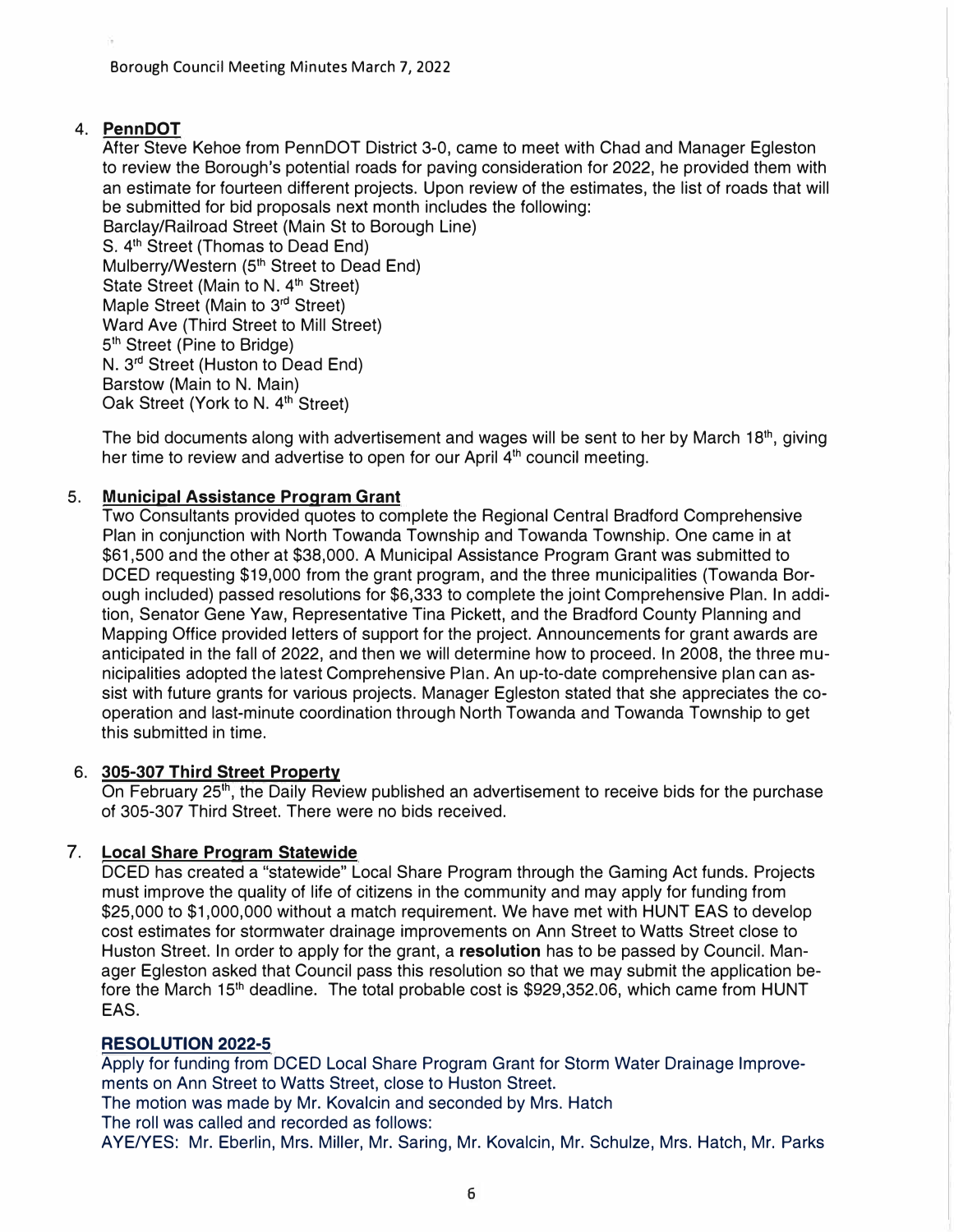NAY/NO: ABSTAIN: ABSENT: President Christini & Mr. Roof Resolution 2022-5 - Carried

# **8. Stormwater Report**

We have met with the Property Maintenance Manager at 510 Ann Street to discuss some remedies to stormwater drainage about their detention pond to alleviate immediate issues we have monitored during past (extreme) storm events. We will schedule a follow-up discussion to determine what they are willing to complete. The recommendations should be pretty easy to do.

# **9. 2022 Chevrolet Silverado MD 4WD Reg Cab Work Truck-Trade In**

We have obtained quotes to trade in Truck #4, a 2020 F-550 Super Duty Dump Truck for a 2022 Chevrolet Silverado MD 4WD Regular Cab (Bob Fisher Chevrolet). The 2020 truck is a 12-volt system that does not work for the Borough's needs, as we need a fully hydraulic truck. The Chevy is a diesel, and better suited for Borough operations. Based on three quotes, with trade-in, the Borough would need to approve the purchase for a total price of \$36,356.61. This could come from the liquid fuels fund that currently has \$94,095.92 available for equipment purchases. Manager Egleston asked council to pass a **resolution** to trade in Truck #4, use liquid fuel equipment funds to purchase the 2022 Chevrolet Silverado MD 4WD Regular Cab, and utilize Bradco to upfit the truck for a total of \$36,356.61. Vice-President Eberlin stated that this was discussed in the Finance & Administration meeting and it was decided that this is probably a good time to trade this truck due to the high dollar trades that are currently being offered.

#### **RESOLUTION 2022-6**

Trade-in truck #4 & utilize liquid fuels equipment funds to purchase the 2022 Chevrolet Silverado MD 4WD Regular Cab & utilize Bradco to upfit the truck for a total of \$36,356.61 The motion was made by Mrs. Hatch and seconded by Mr. Saring The roll was called and recorded as follows:

AYE/YES: Mr. Eberlin, Mrs. Miller, Mr. Saring, Mr. Kovalcin, Mr. Schulze, Mrs. Hatch, Mr. Parks **NAY/NO:**

**ABSTAIN:**

ABSENT: President Christini & Mr. Roof Resolution 2022-6 - Carried

# **10. TextMyGov**

Manager Egleston stated that everyone not forget to sign up to receive notifications by texting "TOWANDA" to 91896, and to report an issue by texting "Hi" to 570-627-6277. Several residents have reported garbage and street light outages. Mr. Strickland has been driving around checking for outages before daylight and he found 28 street lights that were out and they have been reported to Penelec.

# **11. Snow Emergencies**

Manager Egleston thanked the Borough Police Department for assisting our Plow Crew in getting vehicles removed from roads during the last Snow Emergency events; it has helped with our ability to remove snow from these streets more efficiently. Her recommendation would include additional streets for future snow events, including; Poplar Street (Convent Street to Western Avenue) & 4th Street (from Bridge Street to Elizabeth Street). She asked our Parking Committee to meet again regarding these changes.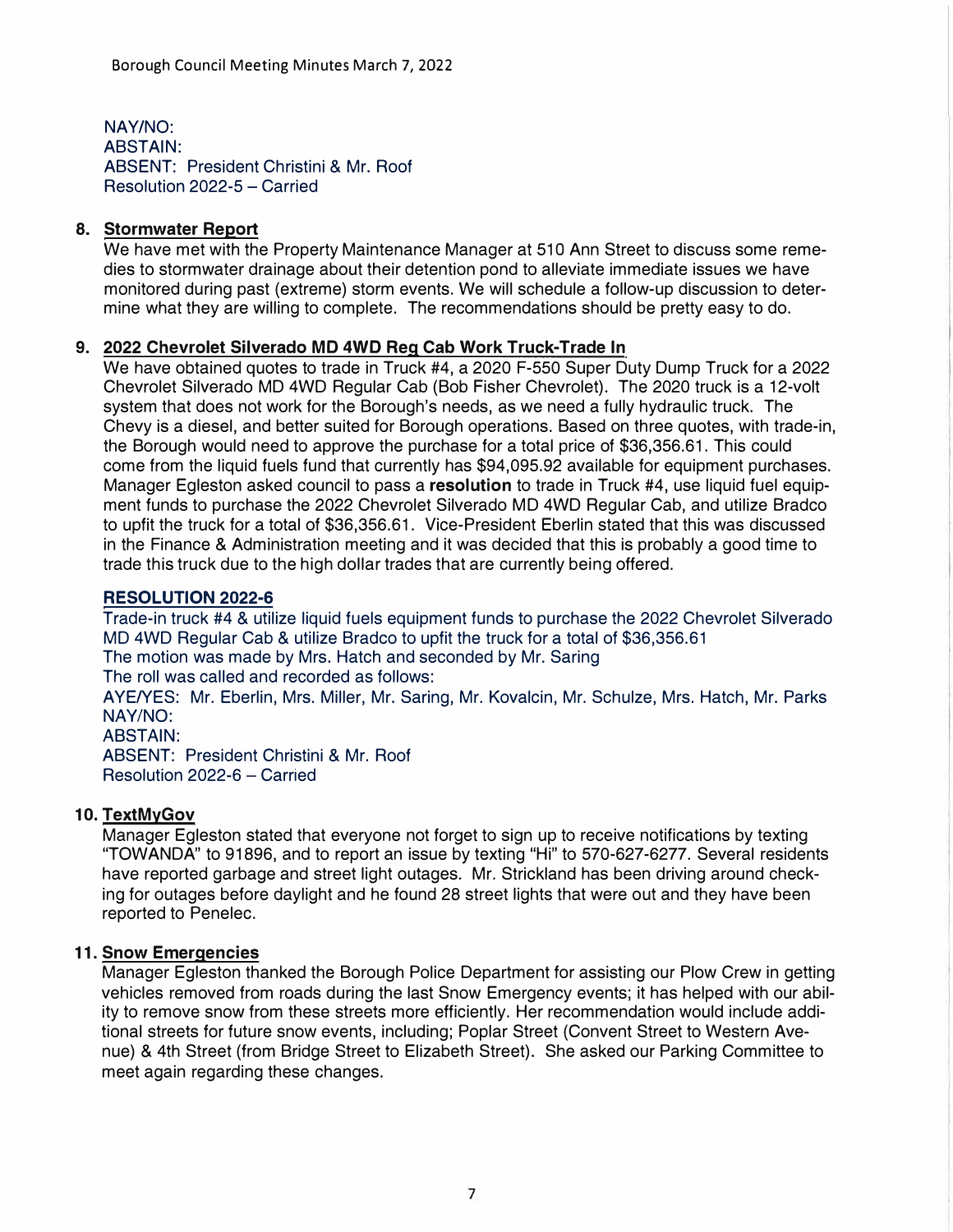# **12. Police Updates**

- a. Patrol Car Computer quote
	- i. L-Tron Quote \$9,013.77
- b. Tasers:
	- i. Accredited Security \$1,798 for two tasers (obtained & in-service)

# **13. DCNR YMCA Gymnasium Grant**

The project has been completed, and a final inspection with Christine Dettore from DCNR is scheduled for April 4<sup>th</sup>. As long as the inspection goes well, we will receive the remaining 10% of grant funds. We are waiting for the benches to arrive and that could be mid-July.

# **14. Riverside Cemetery**

Manager Egleston has met with Elizabeth (Betsy) McKean of the Riverside Cemetery Association to discuss the ongoing projects and maintenance at the cemetery. We will work together to complete the EMHR Mini-Grant for signage at the cemetery.

# **15. Hallock & Shannon, PC**

Hallock & Shannon, PC came to our office to audit the Borough and TMA accounts on February 22<sup>nd</sup> & 23<sup>rd</sup>. They were very complimentary of our records, and tax records this year. Awaiting a final report, but do not anticipate any findings. Our staff and tax collector did a great job!

# **BOROUGH SOLICITOR**

Borough Solicitor Smith reported the following:

- Amended agenda item which is a draft ordinance amending Chapter 305, Article XI, pertaining to commercial zone parking regulations to add metered parking spaces on Court, Pine, and Washington Streets under sections 305-71. A. (2), (k), (1), & (n) respectively.
- Delete Sections 305-74. A., pertaining to illegal parking in 3-hour parking spaces and **replace** with a provision making it illegal to park in a 3-hour parking space for more than 3 consecutive hours calculated from when a vehicle is first parked.
- 305-307 Third Street Since there were no bids, the statute allows us to advertise again and if there are no bids within 15 days for a second time, we can do a private sale of the property. *A motion to advertise the property a second time was made by Mr. Kovalcin and seconded by Mr. Parks. Motion passed.*
- Riverside Cemetery acquisition Attorney Mark Smith has decided to not be involved in the Riverside Cemetery Association (RCA) in the future, and executive director Marguerite Fox Picou has recently passed away. Solicitor Smith does not know if the 2 remaining board members will keep the association going or not, and has asked Attorney Smith to send him a copy of the by-laws.

# **BOROUGH SECRETARY**

Borough Secretary Kulick stated that the Borough Spring Clean-Up will be held on Friday, May 13th, and Saturday, May 14th this year.

# **FINANCIAL & ADMINISTRATIVE REPORT:**

Motion to pay the February 2022 bills was made by Mr. Parks and seconded by Mrs. Miller. Motion passed.

Vice-President Eberlin stated that this year's Per Capita and Occupation Tax will be delayed being sent out due to an error by the printing company. The tax collector normally sends them out in the property tax envelope. However, they should be out in a couple of weeks.